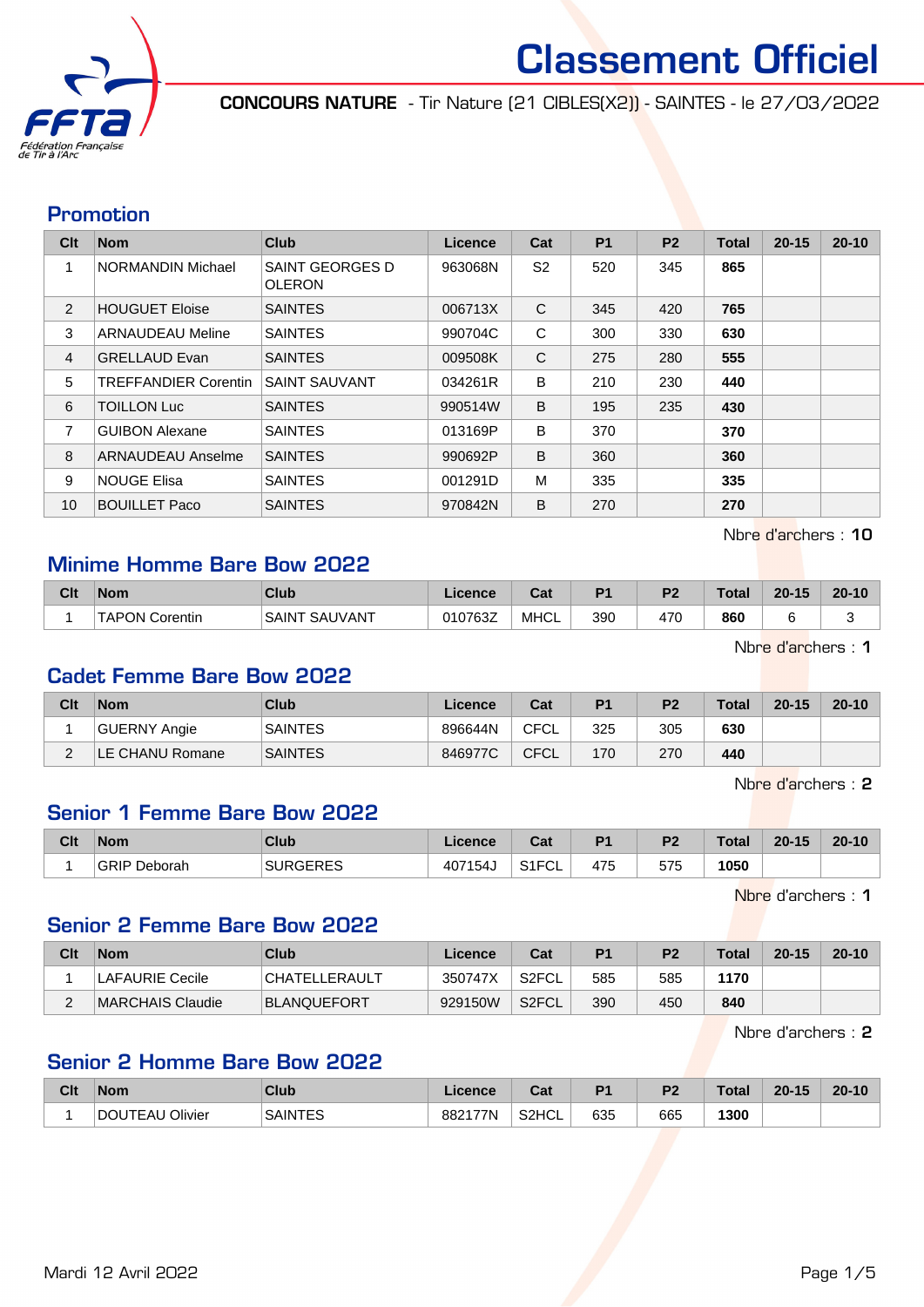

CONCOURS NATURE - Tir Nature (21 CIBLES(X2)) - SAINTES - le 27/03/2022

## Senior 2 Homme Bare Bow 2022 (Suite)

| Clt | <b>Nom</b>            | Club            | Licence | ◠؞+<br><b>v</b> al | D <sub>4</sub> | ng. | <b>Total</b> | $20 - 15$ | $20 - 10$ |
|-----|-----------------------|-----------------|---------|--------------------|----------------|-----|--------------|-----------|-----------|
| ∽   | <b>DEROCQ Thierry</b> | <b>LUSIGNAN</b> | 849345B | S2HCL              | 470            | 535 | 1005         |           |           |

Nbre d'archers : 2

#### Senior 3 Homme Bare Bow 2022

| Clt | <b>Nom</b>               | Club                 | Licence | Cat   | P <sub>1</sub> | P <sub>2</sub> | Total | $20 - 15$ | $20 - 10$ |
|-----|--------------------------|----------------------|---------|-------|----------------|----------------|-------|-----------|-----------|
|     | <b>TAPON Jean Yves</b>   | <b>SAINT SAUVANT</b> | 366099J | S3HCL | 455            | 600            | 1055  | 9         |           |
| 2   | <b>AUZANNEAU Bernard</b> | LA CRECHE            | 799691E | S3HCL | 420            | 525            | 945   |           |           |
| 3   | MARCHAIS Pascal          | <b>BLANQUEFORT</b>   | 935138E | S3HCL | 440            | 490            | 930   |           |           |
| 4   | LAZZERI Lucien           | <b>ARDIN</b>         | 015034S | S3HCL | 495            | 435            | 930   |           |           |
| 5   | ⊺MOUGENOT Alain          | <b>SAINTES</b>       | 769276V | S3HCL | 320            | 315            | 635   |           |           |

Nbre d'archers : 5

## Senior 1 Homme Arc à Poulies nu 2022

| Clt | <b>Nom</b>               | Club          | <sub>-</sub> icence | ∩^*<br>val         | D <sub>4</sub> | P <sub>2</sub> | <b>Total</b> | $20 - 15$ | $20 - 10$ |
|-----|--------------------------|---------------|---------------------|--------------------|----------------|----------------|--------------|-----------|-----------|
|     | <b>TEILLE</b><br>Svlvain | <b>NALLET</b> | 685829S             | S <sub>1</sub> HCO | 625            | 620            | 1245         |           |           |

Nbre d'archers : 1

#### Senior 2 Femme Arc à Poulies nu 2022

| Clt | <b>Nom</b>                 | Club                      | .icence | ו ה<br>uai                | D <sub>1</sub> | P <sub>2</sub> | Total | $20 - 15$     | $20 - 10$            |
|-----|----------------------------|---------------------------|---------|---------------------------|----------------|----------------|-------|---------------|----------------------|
|     | Elisabeth<br><b>JOUBER</b> | <b>, SAUVAN⊤</b><br>SAINT | 950327P | S <sub>2</sub> FCO<br>-טט | 535            | 510            | 1045  | $\sim$<br>ں ا | $\overline{ }$<br>16 |

Nbre d'archers : 1

#### Senior 2 Homme Arc à Poulies nu 2022

| Clt | <b>Nom</b>              | Club                | Licence | <b>Date</b><br>⊍م  | D <sub>1</sub> | P <sub>2</sub> | <b>Total</b> | $20 - 15$  | $20 - 10$                      |
|-----|-------------------------|---------------------|---------|--------------------|----------------|----------------|--------------|------------|--------------------------------|
|     | <b>JACOBY Christian</b> | ROCHEL<br>LA<br>___ | 283863X | S <sub>2</sub> HCO | 560            | 600            | 1160         | $\sqrt{2}$ | n <sub>n</sub><br>ےت<br>$\sim$ |

Nbre d'archers : 1

#### Senior 1 Homme Arc Droit 2022

| Clt | <b>Nom</b>      | Club         | Licence | <b>That</b><br>uau | D4  | D <sub>2</sub> | Total | $20 - 15$ | $20 - 10$ |
|-----|-----------------|--------------|---------|--------------------|-----|----------------|-------|-----------|-----------|
|     | PICARD Valentin | <b>ARDIN</b> | 002330H | S <sub>1</sub> HAD | 265 | 350            | 615   |           |           |

Nbre d'archers : 1

#### Senior 2 Femme Arc Droit 2022

| Clt | <b>Nom</b>                | Club          | Licence | Cat                | P <sub>1</sub> | P <sub>2</sub> | Total | $20 - 15$ | $20 - 10$ |
|-----|---------------------------|---------------|---------|--------------------|----------------|----------------|-------|-----------|-----------|
|     | CHAUTARD-VALLE<br>Estelle | <b>VALLET</b> | 871397W | S <sub>2</sub> FAD | 450            | 470            | 920   |           |           |

Nbre d'archers : 1

#### Senior 2 Homme Arc Droit 2022

| <b>Clt</b> | <b>Nom</b> | Club | Licence | Cat | D <sub>4</sub><br>. . | P <sub>2</sub> | Total | $20 - 15$ | $20 - 10$ |
|------------|------------|------|---------|-----|-----------------------|----------------|-------|-----------|-----------|
|            |            |      |         |     |                       |                |       |           |           |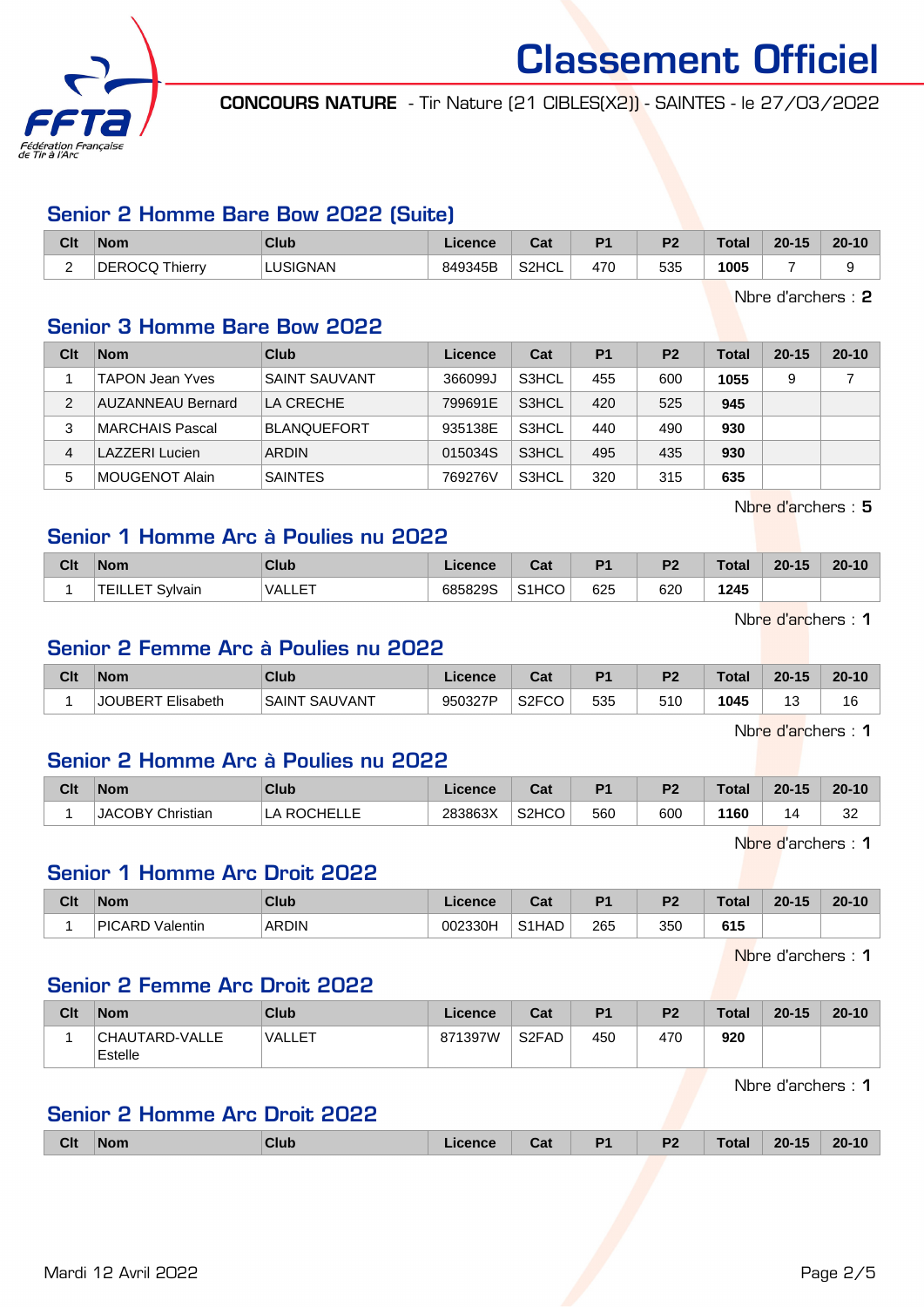

CONCOURS NATURE - Tir Nature (21 CIBLES(X2)) - SAINTES - le 27/03/2022

# Senior 2 Homme Arc Droit 2022 (Suite)

| Clt | <b>Nom</b>               | <b>Club</b>                   | Licence | Cat                | <b>P1</b> | P <sub>2</sub> | <b>Total</b> | $20 - 15$ | $20 - 10$ |
|-----|--------------------------|-------------------------------|---------|--------------------|-----------|----------------|--------------|-----------|-----------|
| 1   | <b>LACROIX Daniel</b>    | <b>ARDIN</b>                  | 907264G | S2HAD              | 545       | 450            | 995          |           |           |
| 2   | <b>PATEUX Gerald</b>     | <b>SAINT SAUVANT</b>          | 451571N | S2HAD              | 410       | 500            | 910          |           |           |
| 3   | <b>JOUBERT Sebastien</b> | <b>SAINT SAUVANT</b>          | 914446N | S2HAD              | 420       | 450            | 870          |           |           |
| 4   | TREVISIOL Julien         | <b>SAINTES</b>                | 344363H | S2HAD              | 420       | 425            | 845          |           |           |
| 5   | <b>TEILLET Philippe</b>  | VALLET                        | 790323X | S2HAD              | 375       | 315            | 690          |           |           |
| 6   | NICOLAS Cyril            | <b>VIRSON</b>                 | 900801G | S2HAD              | 295       | 320            | 615          |           |           |
| 7   | <b>REPAUZET Herve</b>    | LA LANDE DE<br><b>FRONSAC</b> | 744363R | S <sub>2</sub> HAD | 265       | 295            | 560          |           |           |
| 8   | DAMPERAT Hubert          | <b>BARBEZIEUX</b>             | 032966H | S2HAD              | 280       | 250            | 530          |           |           |
| 9   | <b>POUPIN Christophe</b> | <b>VIRSON</b>                 | 919847J | S2HAD              | 180       | 235            | 415          |           |           |

Nbre d'archers : 9

## Senior 3 Femme Arc Droit 2022

| Clt | <b>Nom</b>       | Club                 | Licence | Cat   | P <sub>1</sub> | P <sub>2</sub> | Total | $20 - 15$ | $20 - 10$ |
|-----|------------------|----------------------|---------|-------|----------------|----------------|-------|-----------|-----------|
|     | FREUND Genevieve | <b>SURGERES</b>      | 357654E | S3FAD | 325            | 390            | 715   |           |           |
| ◠   | GOHE Patricia    | <b>SAINT SAUVANT</b> | 669533D | S3FAD | 395            | 315            | 710   |           | 6         |

Nbre d'archers : 2

### Senior 3 Homme Arc Droit 2022

| Clt | <b>Nom</b>              | Club                 | Licence | Cat   | P <sub>1</sub> | P <sub>2</sub> | Total | $20 - 15$ | $20 - 10$ |
|-----|-------------------------|----------------------|---------|-------|----------------|----------------|-------|-----------|-----------|
|     | <b>ARNAUD Gerard</b>    | SAINT SAUVANT        | 718266Z | S3HAD | 385            | 500            | 885   |           |           |
| 2   | <b>DARSES Christian</b> | <b>PERIGNY</b>       | 339163F | S3HAD | 375            | 395            | 770   |           |           |
| 3   | <b>QUANTIN Regis</b>    | <b>SAINT SAUVANT</b> | 356013W | S3HAD | 325            | 385            | 710   |           |           |
| 4   | <b>SERIS Alain</b>      | <b>SAINT SAUVANT</b> | 373643J | S3HAD | 345            | 330            | 675   |           |           |
| 5   | <b>ALLARD Patrice</b>   | <b>VIRSON</b>        | 430496F | S3HAD | 215            | 280            | 495   |           |           |
| 6   | <b>BELLEVUE Patrick</b> | LA CRECHE            | 938894M | S3HAD | 265            | 115            | 380   |           |           |

Nbre d'archers : 6

## Junior Homme Arc Libre 2022

| Clt | <b>Nom</b>                    | Club              | Licence | <b>That</b><br>⊍d | D <sub>4</sub> | ng. | Total | $20 - 15$ | $20 - 10$ |
|-----|-------------------------------|-------------------|---------|-------------------|----------------|-----|-------|-----------|-----------|
|     | Maxime<br>JOUBER <sup>-</sup> | . SAUVANT<br>SAIN | 833178D | JHTL              | 585            | 635 | 1220  |           |           |

Nbre d'archers : 1

# Senior 1 Homme Arc Libre 2022

| Clt | <b>Nom</b> | Club              | Licence | ◠∼<br>⊍a⊧                    | P <sub>1</sub> | <b>D<sub>2</sub></b> | Total | $20 - 15$ | $20 - 10$ |
|-----|------------|-------------------|---------|------------------------------|----------------|----------------------|-------|-----------|-----------|
|     | Bastien    | . SAUVANT<br>SAIN | 613837P | $C$ <sub>4</sub> $H$ Ti<br>∽ | 705            | 705                  | 410   |           |           |

Nbre d'archers : 1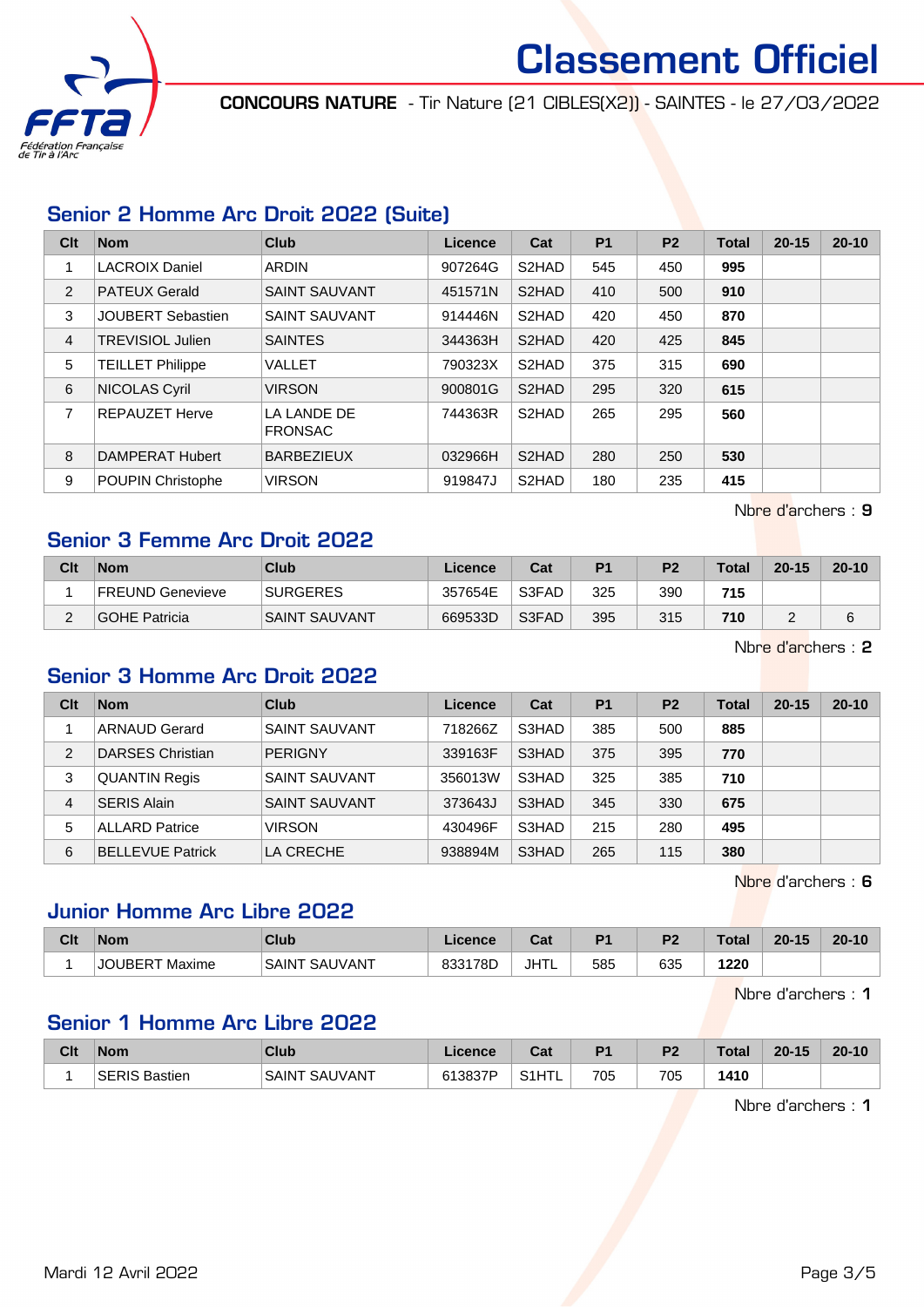

CONCOURS NATURE - Tir Nature (21 CIBLES(X2)) - SAINTES - le 27/03/2022

#### Senior 2 Femme Arc Libre 2022

| Clt | <b>Nom</b>                 | Club                   | Licence | Cat                      | P <sub>1</sub> | <b>P2</b> | Total | $20 - 15$ | $20 - 10$ |
|-----|----------------------------|------------------------|---------|--------------------------|----------------|-----------|-------|-----------|-----------|
|     | ∣DA COSTA LIMA<br>Marilyne | <b>SAINTE BAZEILLE</b> | 018454J | S <sub>2</sub> FT<br>. . | 510            | 540       | 1050  |           |           |

Nbre d'archers : 1

## Senior 2 Homme Arc Libre 2022

| Clt | <b>Nom</b>            | Club              | Licence | Cat                | P <sub>1</sub> | P <sub>2</sub> | <b>Total</b> | $20 - 15$ | $20 - 10$ |
|-----|-----------------------|-------------------|---------|--------------------|----------------|----------------|--------------|-----------|-----------|
|     | <b>SALARD Ludovic</b> | <b>ARDIN</b>      | 910759F | S <sub>2</sub> HTL | 615            | 640            | 1255         |           |           |
|     | <b>TEILLET Pascal</b> | <b>GROSBREUIL</b> | 721824S | S <sub>2</sub> HTL | 630            | 615            | 1245         |           |           |
| 3   | MAISON RaphaËl        | <b>ARDIN</b>      | 000408U | S <sub>2</sub> HTL | 535            | 490            | 1025         |           |           |
| 4   | MOUILLERON Gregory    | <b>SAINTES</b>    | 956509J | S2HTL              | 470            | 465            | 935          |           |           |

Nbre d'archers : 4

## Junior Homme Arc Chasse 2022

| Clt | <b>Nom</b>              | Club                         | icence  | ua          | D <sub>1</sub> | D <sub>2</sub> | $T - 1 - 1$<br>σται | $20 - 15$ | $20 - 10$ |
|-----|-------------------------|------------------------------|---------|-------------|----------------|----------------|---------------------|-----------|-----------|
|     | <b>PIGEON Alexandre</b> | UVANT.<br><b>SAIN</b><br>SAL | 974268M | <b>JHAC</b> | 245            | 215            | 460                 |           |           |

Nbre d'archers : 1

# Senior 1 Homme Arc Chasse 2022

| Clt    | <b>Nom</b>            | Club                   | Licence | Cat                            | P <sub>1</sub> | P <sub>2</sub> | <b>Total</b> | $20 - 15$ | $20 - 10$ |
|--------|-----------------------|------------------------|---------|--------------------------------|----------------|----------------|--------------|-----------|-----------|
|        | BEAUJARDIN Florent    | <b>SAINTE BAZEILLE</b> | 736004E | S <sub>1</sub> H <sub>AC</sub> | 325            | 400            | 725          |           |           |
| $\sim$ | <b>IACGER Joffrey</b> | <b>VIRSON</b>          | 037214A | S <sub>1</sub> H <sub>AC</sub> | 310            | 280            | 590          |           |           |

Nbre d'archers : 2

## Senior 2 Femme Arc Chasse 2022

| Clt | Nom                              | Club                          | icence         | $R_{\rm{min}}$<br>uai | D <sub>1</sub> | D <sub>2</sub> | Total      | 20-15 | $20 - 10$ |
|-----|----------------------------------|-------------------------------|----------------|-----------------------|----------------|----------------|------------|-------|-----------|
|     | BID <sub>®</sub><br><b>lodie</b> | <b>ZIELIX</b><br><b>BARBE</b> | 0320161<br>יסי | S <sub>2</sub> FAC    | 435            | 390            | 825<br>. . |       |           |

Nbre d'archers : 1

#### Senior 2 Homme Arc Chasse 2022

| Clt            | <b>Nom</b>                | Club                                  | Licence | Cat                | <b>P1</b> | P <sub>2</sub> | Total | $20 - 15$ | $20 - 10$ |
|----------------|---------------------------|---------------------------------------|---------|--------------------|-----------|----------------|-------|-----------|-----------|
|                | <b>DOUET Nicolas</b>      | <b>SAINT SAUVANT</b>                  | 878872W | S <sub>2</sub> HAC | 500       | 480            | 980   |           |           |
| $\overline{2}$ | <b>SEGUY Eric</b>         | <b>BLANQUEFORT</b>                    | 713228Y | S <sub>2</sub> HAC | 445       | 505            | 950   |           |           |
| 3              | DELALANDE Arnaud          | <b>TOURNON SAINT</b><br><b>MARTIN</b> | 932017M | S <sub>2</sub> HAC | 485       | 405            | 890   |           |           |
| $\overline{4}$ | <b>CUILLERDIER Julien</b> | ST SULPICE DE ROYAN                   | 014226N | S <sub>2</sub> HAC | 375       | 470            | 845   |           |           |
| 5              | <b>PIGEON Jean Marc</b>   | <b>SAINT SAUVANT</b>                  | 943013P | S <sub>2</sub> HAC | 410       | 430            | 840   |           |           |
| 6              | <b>SEYWERT Philippe</b>   | <b>VIRSON</b>                         | 017465J | S <sub>2</sub> HAC | 260       | 300            | 560   |           |           |

Nbre d'archers : 6